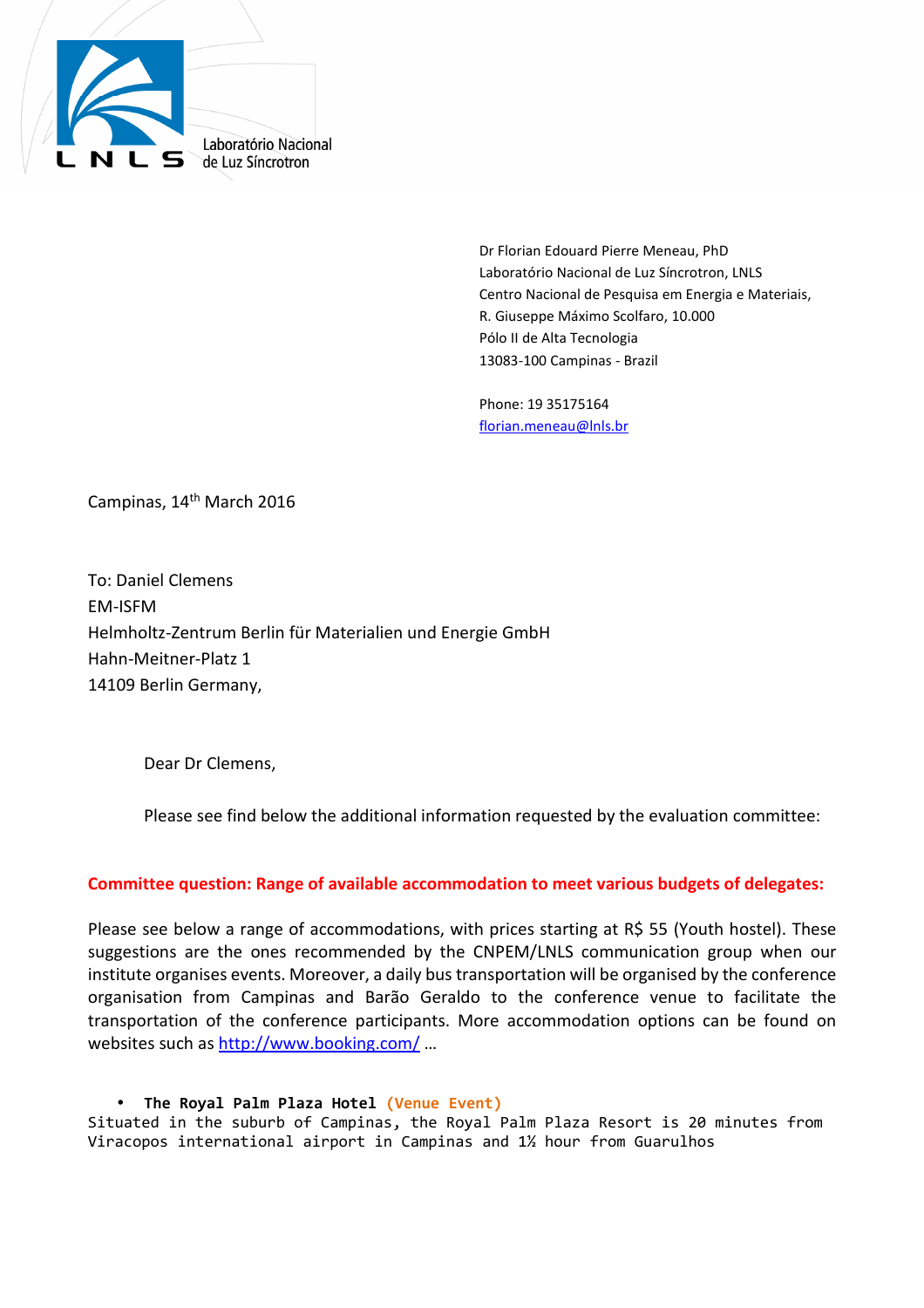

international airport in São Paulo, which both offer direct flight connections to major worldwide cities.

**Website:** http://royalpalm.com.br/

**Tarifa de hospedagem 2016:** Single: R\$ 727,00 / Double: R\$ 868,00 / Triple: R\$ 1.036,00 (5% ISS not included)

#### • **Royal Palm Residence**

Located in Campinas downtown; 6,6 km distance from the venue - The Royal Palm Plaza - around 00:12 min. by car

#### **Website:** http://royalpalm.com.br/royal-palm-residence/

**Tarifa de hospedagem 2016:** Single: R\$ 360,00 / Double: R\$ 428,00 (5% ISS not included)

#### • **Royal Palm Tower**

Located in Campinas downtown; 6,6 km distance from the venue - The Royal Palm Plaza - around 00:17 min. by car

**Website:** http://royalpalm.com.br/royal-palm-tower/ **Tarifa de hospedagem 2016:** Single: R\$ 390,00 / Double: R\$ 463,00 (5% ISS not included)

### • **Tryp Campinas Meliã**

Located in Campinas downtown; 7,8 km distance from the venue - The Royal Palm Plaza - around 00:15 min. by car

**Website:** http://www.melia.com/pt/hoteis/brasil/campinas/tryp-sao-paulo-campinashotel/index.html#

**Tarifa de hospedagem 2016:** Single: R\$ 350,00 / Double: R\$ 350,00 (5% ISS not included)

### • **Vitória Newport Residence**

Located in Campinas downtown; 8,0 km distance from the venue - The Royal Palm Plaza - around 00:16 min. by car

**Website:** http://www.vitoriahoteis.com.br/pt/residence/newport/ **Tarifa de hospedagem 2016:** Single = R\$ 205,00 / Double = R\$ 235,00 / Triple = R\$ 255,00 (5% ISS not included)

#### • **Cambuí Hotel Residence**

Located in Campinas downtown; 7,2 km distance from the venue - The Royal Palm Plaza - around 00:16 min. by car

## **Website:** http://www.vitoriahoteis.com.br/pt/residence/cambui

**Tarifa de hospedagem 2016:** Single = R\$ 205,00 / Double = R\$ 235,00 / Triple = R\$ 255,00 (5% ISS not included)

• **Comfort Suites Campinas**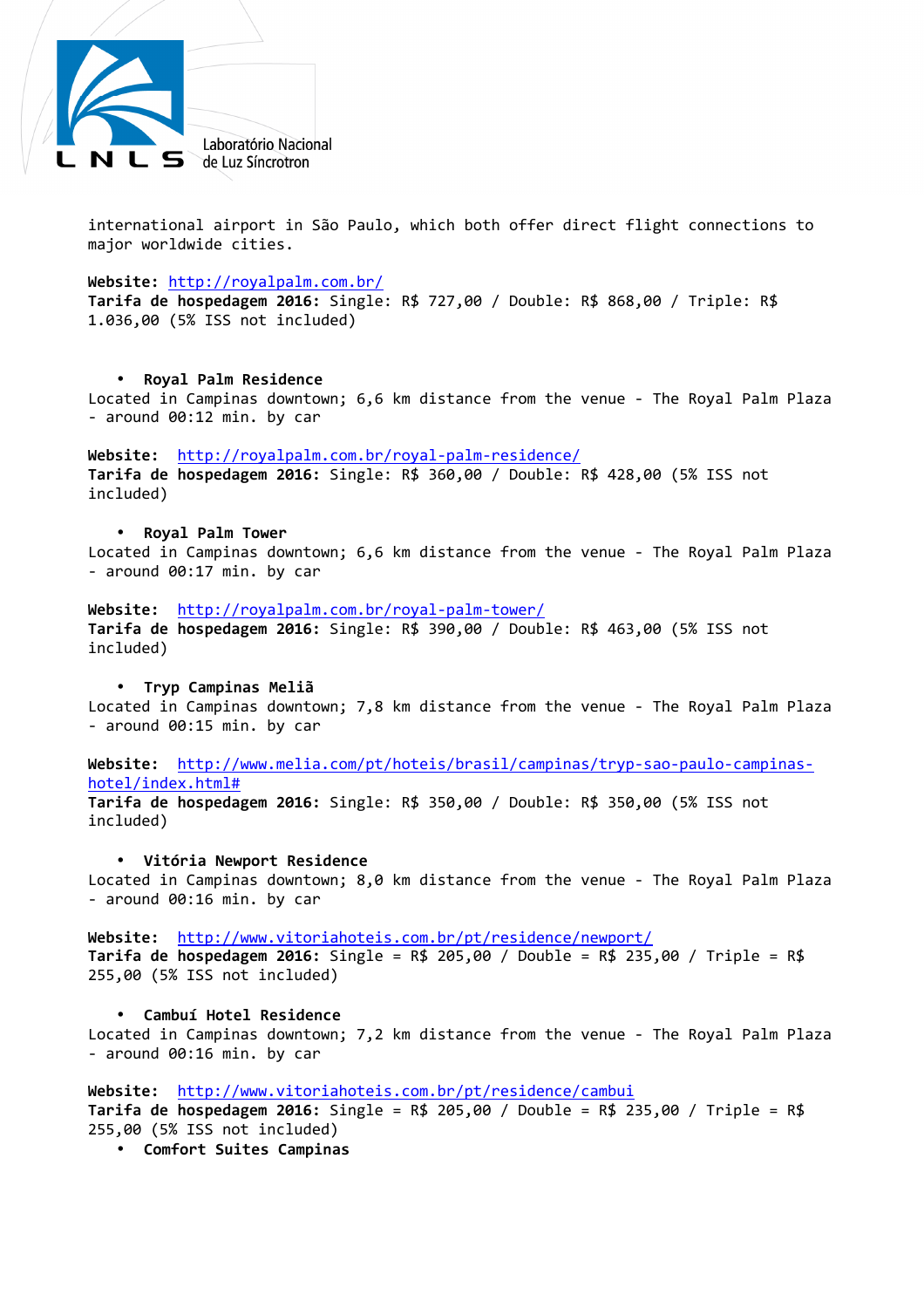

Located in Campinas, nearby LNLS; 21,0 km distance from the venue - The Royal Palm Plaza - around 00:25 min. by car

**Website:** http://www.comfortsuites.com/hotel-campinas-brazil-BR028 **Tarifa de hospedagem 2016:** Single = R\$ 280,00 / Double = R\$ 325,00 (5% ISS not included)

## • **Matiz Barão Geraldo**

Located in Campinas/Barão Geraldo district, nearby LNLS; 23,3 km distance from the venue - The Royal Palm Plaza - around 00:24 min. by car

**Website:** http://hotelariabrasil.com.br/en/hoteis/matiz/hotel-matiz-barao-geraldo/ **Tarifa de hospedagem 2016:** Single: R\$ 250,00 / Double: R\$ 280,00 / Triple: R\$ 375,00 (5% ISS not included)

## • **Cambuí Hostel**

Located in Campinas downtown; 8,5 km distance from the venue - The Royal Palm Plaza - around 00:17 min. by car

**Website:** http://www.cambuihostel.com/ http://www.brazilian.hostelworld.com/hosteldetails.php/Cambui-Hostel/Campinas/87945?sc\_sau=sfab&sc\_pos=1 **Tarifa de hospedagem 2016:** From R\$ 64,90 to R\$ 79,90

## • **Hostel Chaplins**

Located in Campinas/Barão Geraldo district, nearby LNLS; 22,3 km distance from the venue - The Royal Palm Plaza - around 00:21 min. by car

**Website:** http://chaplins.com.br **Tarifa de hospedagem 2016:** From R\$ 55,00 to R\$ 150,00

## **Committee question: Envisaged size and capacity of the conference, including size of the plenary hall.**

The Royal Palm Plaza offers several configurations of rooms and auditorium. We expect an attendance of close to 500 participants for the conference, the Royal Palm Plaza offers several rooms and auditorium configurations, among which an auditorium with capacity of 500 persons (which could be extended up to 780) plus 6 rooms of 120 persons capacity each.

Regarding the commercial exhibition hall, the Royal Palm Plaza proposes a foyer of 815 m². Please see below the rooms configurations and capacities.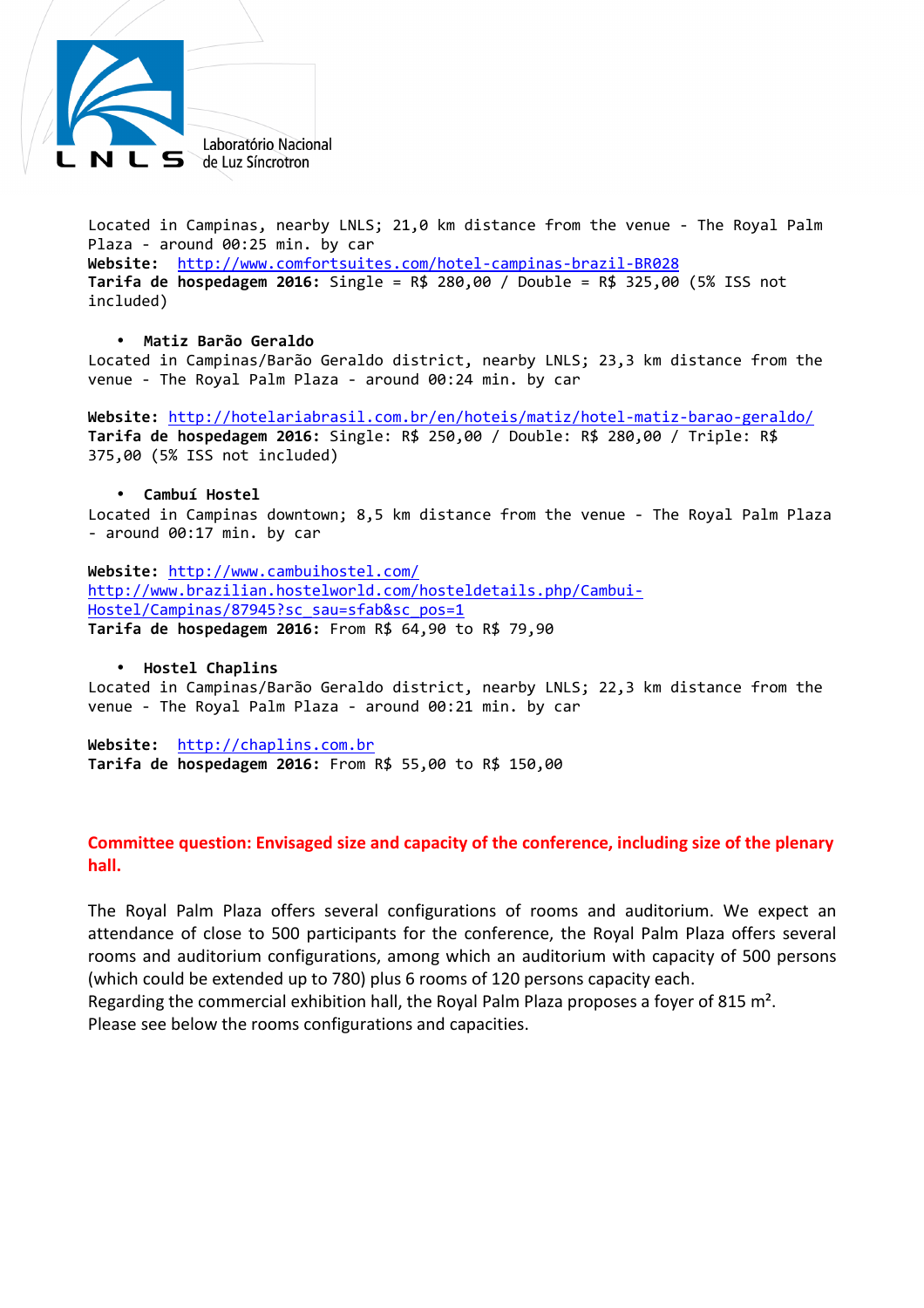



| Metragem/Footage         |                                                                   |                          |                                 |                                            |                                 | Capacidade/Capacity                             |                                                |                                           |                     |                           |                                                                      |                                                                    |
|--------------------------|-------------------------------------------------------------------|--------------------------|---------------------------------|--------------------------------------------|---------------------------------|-------------------------------------------------|------------------------------------------------|-------------------------------------------|---------------------|---------------------------|----------------------------------------------------------------------|--------------------------------------------------------------------|
| <b>SALAS/Rooms</b>       |                                                                   | m <sup>2</sup><br>$ft^2$ | Largura<br>(m)<br>Width<br>(ft) | Comprimento<br>(m)<br>Lenath<br>(ft)       | Altura<br>(m)<br>Height<br>(ft) | Auditório<br>$d$ palco<br>Auditorium<br>w/stage | Espinha<br>$d$ palco<br>"Fish bone"<br>w/stage | Escolar<br>$d$ palco<br>School<br>w/stage | "U"<br>"U"<br>Shape | Mesa Coquetel<br>Cocktail | Banquete s/<br>palco e pista<br>Banquet w/o stage<br>and dance floor | Banquete c/<br>palco e pista<br>Banquet w/stage<br>and dance floor |
| Salão / Room Imperial    | (deAaJ)                                                           | 1113.20 / 11976.25       | 24,20 / 79.38                   | 46,00 / 150.88 5,50 / 18.04                |                                 | 1100                                            | 700                                            | 700                                       |                     | 1200                      | 850                                                                  | 700                                                                |
| Principais Composições   | $(E+F)$                                                           | 539,66 / 5805.88         |                                 | 22.30 / 73.14 24.20 / 79.38 5.50 / 18.04   |                                 | 500                                             | 320                                            | 320                                       |                     | 600                       | 400                                                                  | 320                                                                |
| <b>Main Compositions</b> | (Aa F) ou (Ea J)                                                  | 807,92 / 8693.40         | 33.45 / 109.71                  | 24.20 / 79.38 5.50 / 18.04                 |                                 | 780                                             | 520                                            | 520                                       |                     | 900                       | 600                                                                  | 440                                                                |
|                          | 2 módulos menores<br>$(Ex: A + B ou C + D ou$<br>$G+H$ ou $I+J$ ) | 136.80 / 1471.75         |                                 | 11,40 / 37.39 12,00 / 39.36 5,50 / 18.04   |                                 | 120                                             | 70                                             | 70                                        | 40                  | 120                       | 80                                                                   | 50                                                                 |
|                          | 3 módulos menores                                                 |                          |                                 |                                            |                                 |                                                 |                                                |                                           |                     |                           |                                                                      |                                                                    |
|                          | $(Ex: A+B+C)$                                                     | 205.20 / 2207.62         |                                 | 11.40 / 37.39 18.00 / 59.04 5.50 / 18.04   |                                 | 180                                             | 112                                            | 112                                       | 56                  | 180                       | 120                                                                  | 80                                                                 |
| Salão/Room Imperial      | A, B, C                                                           | 68,40/736,25             | 6,00/19.68                      | 11,40 / 37.39 5,50 / 18.04                 |                                 | 50                                              | 40                                             | 40                                        | 28                  | 60                        | 30                                                                   |                                                                    |
|                          | D                                                                 | 66,12/711.70             | 5,80 / 19.02                    | 11,40 / 37.39 5,50 / 18.05                 |                                 | 50                                              | 40                                             | 40                                        | 28                  | 60                        | 30                                                                   | $\overline{\phantom{a}}$                                           |
|                          | EouF                                                              | 268, 26 / 2887, 52       |                                 | 11, 15 / 36.57 24, 06/78, 93 5, 50 / 18.04 |                                 | 260                                             | 160                                            | 160                                       | 64                  | 260                       | 200                                                                  | 120                                                                |
|                          | G, H, I                                                           | 68,40 / 736.25           |                                 | 6,00 / 19.68 11,40 / 37.39 5,50 / 18.04    |                                 | 50                                              | 40                                             | 40                                        | 28                  | 60                        | 30                                                                   |                                                                    |
|                          |                                                                   | 66, 12/711, 70           |                                 | 5,80 / 19,02 11,40 / 37.39 5,50 / 18.05    |                                 | 50                                              | 40                                             | 40                                        | 28                  | 60                        | 30                                                                   |                                                                    |
| Foyer                    | Foyer                                                             | 815/8772,58              |                                 | 13,40 / 43,96 55,50 / 182,08 4,00 / 13.12  |                                 | u                                               |                                                |                                           |                     | 800                       | ٠                                                                    |                                                                    |
| Salas/Rooms Dom Pedro    | I, II, ou III                                                     | 40,98 / 440.83           |                                 | 5,50 / 18.04 7,45 / 24.44 2,70 / 8.86      |                                 | 24                                              |                                                |                                           | 20                  | 30                        | 20                                                                   |                                                                    |
|                          | IV                                                                | 45.82 / 492.92           |                                 | 6, 15 / 20.17 7, 45 / 24.44 2, 70 / 8.86   |                                 | 24                                              |                                                | 12                                        | 20                  | 30                        | 20                                                                   |                                                                    |
|                          | Salas Dom Pedro (I a IV)                                          | 168,74/1815.40           | 7.45/24.44                      | 22,65 / 74.29 2,70 / 8.86                  |                                 | 120                                             | 80                                             | 80                                        | 56                  | 120                       | 80                                                                   | 60                                                                 |
| Salas/Rooms Dom João     | I. II ou III                                                      | 36.68/394.56             | 4,50 / 14.76                    | 8.15 / 26.73 2.70 / 8.86                   |                                 | 24                                              |                                                |                                           | 20                  | 30                        | 20                                                                   |                                                                    |
|                          | Salas Dom João (I a III)                                          | 110.03 / 1183.69         | 13,50 / 44.28                   | 8.15 / 26.73 2.70 / 8.86                   |                                 | 90                                              | 56                                             | 56                                        | 40                  | 90                        | 60                                                                   | 40                                                                 |
| Apoios/Meeting Rooms     | Dom Diniz ou Manoel I*                                            | 36,68 / 394.56           |                                 | 4.50 / 14.76 8.15 / 26.73 2.70 / 8.86      |                                 | 24                                              |                                                |                                           | 15                  |                           | 20                                                                   |                                                                    |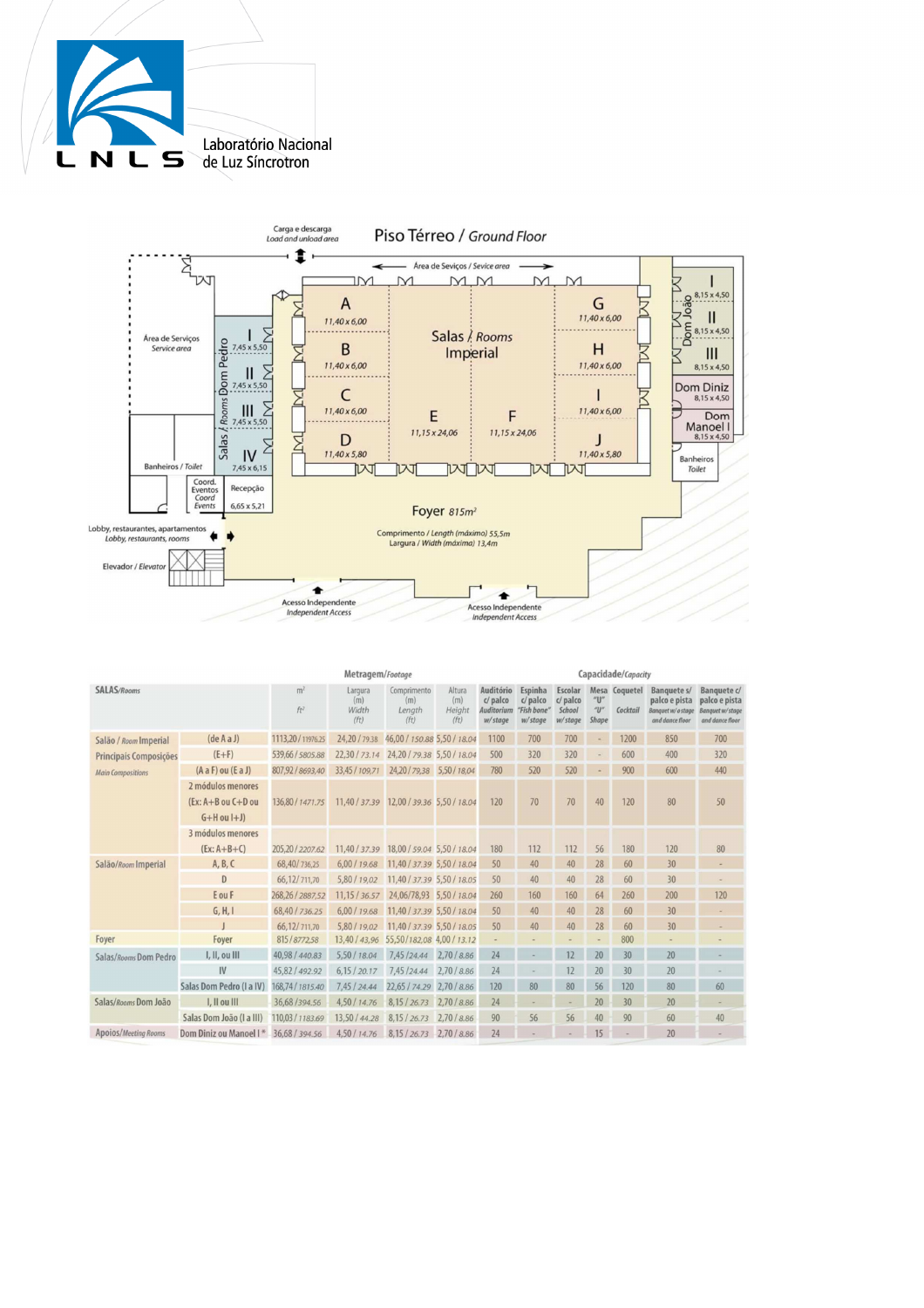

# **Committee question: Visa requirements for delegates.**

Most of the European participants will not need any visa (period of stay < 90 days). A list, from the Brazilian ministry of external relations - immigration division can be found at the following link: http://www.portalconsular.mre.gov.br/estrangeiros/qgrv-simples-ing-24.11.2015.pdf listing the visa exempted countries and the types of visa necessary for the others.

Note that Brazil is hosting many tourists every year from every countries in the world and obtaining a tourist visa shoud not be an issue.

Usual recommendations:

# **VISA**

- Visitors to Brazil must obtain a visa from one of the Brazilian Embassy or Consulate unless they come from one of the visa exempt countries,
- We strongly recommend you check with your local Brazilian diplomatic mission if you need to apply for a tourist visa beforehand. Important: Bear in mind that you must apply for a visa in advance. It might take some weeks for you to get the visa.
- You will need a passport valid for at least 6 months before the date you plan to depart to Brazil.
- The Local Committee can provide a letter of invitation if you need to present it for visa or academic purposes. The Invitation Letter from the CNPEM may NOT be enough to obtain a Brazilian visa. Contact the Brazilian Embassy or Consulate for information on documents to provide.

# **Committee question : Evidence of support from national societies**

Fundings from CNPq (National Research Council) and FAPESP (São Paulo) State Research Agency) will be requested in due time.

However, in 1996 when the SAS conference was held by the LNLS in Campinas, fundings from CNPq and FAPESP were obtained which enabled to "cover the local living expenses of the 71 invited participants and to provide partial support to 50 young scientists and scientists from less privileged countries", J Appl Cryst, (1997), 30, 569-570.

List of the 10th SAS conference, 1996, fundings agencies and industrial sponsors:

(i) Brazilian Funding Agencies:

CNPq (National Research Council), FAPESP (State Research Agency), FAEP (UNICAMP Funding Agency).

(ii)Foreign Agencies and Institutions: